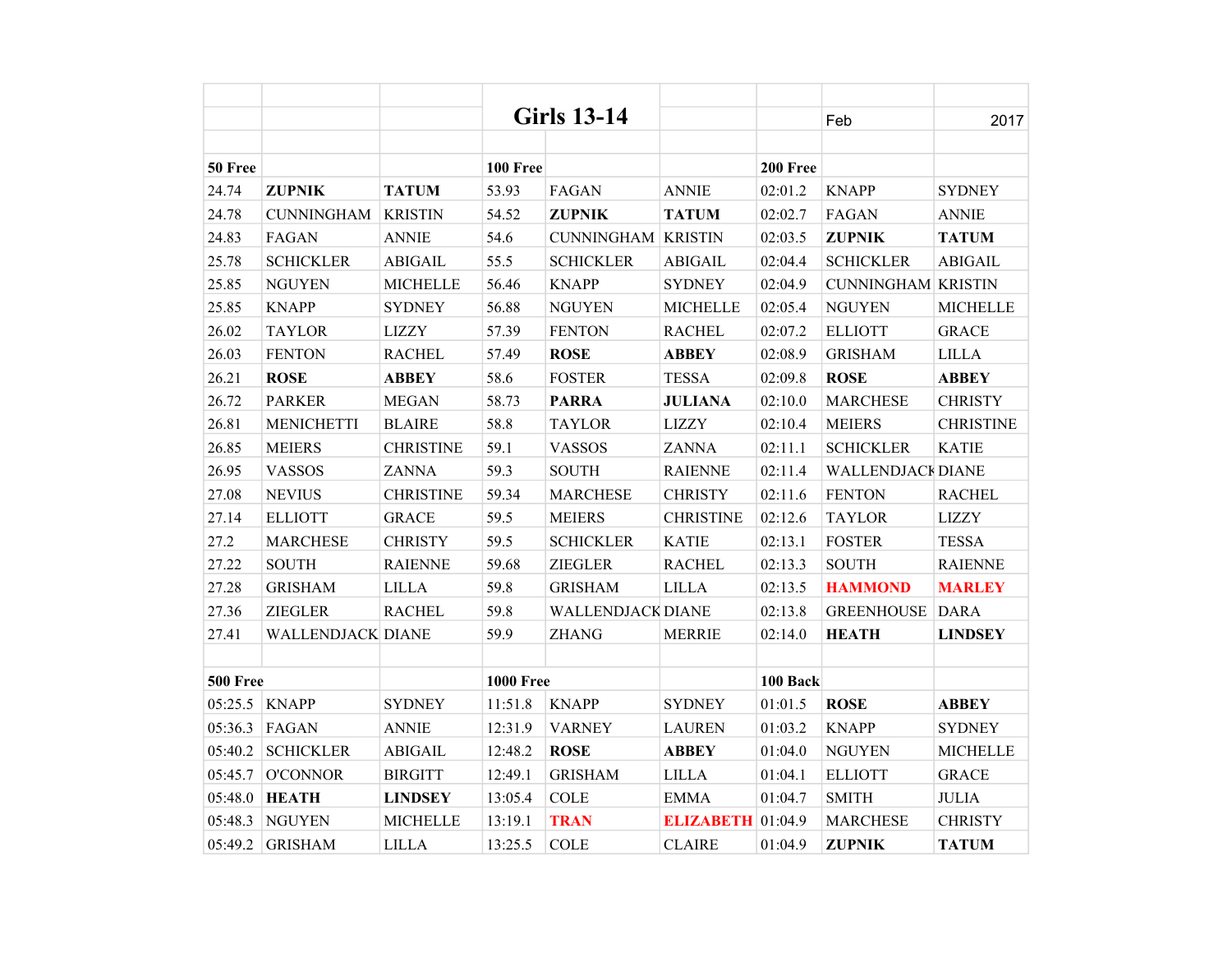|          | 05:52.7 SOUTH                   | <b>RAIENNE</b>                   | 13:27.2            | <b>WILLIAMS</b>                | <b>TESSA</b>                             | 01:05.0    | <b>CUNNINGHAM KRISTIN</b>   |                             |
|----------|---------------------------------|----------------------------------|--------------------|--------------------------------|------------------------------------------|------------|-----------------------------|-----------------------------|
|          | 05:54.8 ELLIOTT                 | <b>GRACE</b>                     | 13:34.2            | <b>STONE</b>                   | <b>ROBIN</b>                             | 01:05.2    | <b>MENICHETTI</b>           | <b>BLAIRE</b>               |
|          | 05:57.6 FENTON                  | <b>RACHEL</b>                    | 13:38.6            | <b>FENTON</b>                  | <b>RACHEL</b>                            | 01:05.4    | <b>VASSOS</b>               | <b>ZANNNA</b>               |
| 05:58.9  | <b>SCHICKLER</b>                | <b>KATIE</b>                     | 13:44.4            | <b>MYERS</b>                   | <b>SARAH</b>                             | 01:06.4    | <b>TRAN</b>                 | <b>ELIZABETH</b>            |
| 05:59.1  | <b>NGUYEN</b>                   | <b>CATHERINE</b>                 | 13:48.0            | <b>MEIERS</b>                  | <b>CHRISTINE</b>                         | 01:06.4    | FAGAN                       | <b>ANNIE</b>                |
| 06:00.1  | <b>TRAN</b>                     | <b>ELIZABETH</b>                 | 13:53.5            | <b>KENT</b>                    | <b>TERRI</b>                             | 01:07.0    | O'CONNOR                    | <b>BIRGITT</b>              |
| 06:00.6  | <b>VARNEY</b>                   | <b>LAUREN</b>                    | 14:18.1            | <b>LECHNER</b>                 | ALEXANDRA 01:07.3                        |            | <b>FENTON</b>               | <b>RACHEL</b>               |
|          | 06:02.0 FAGAN                   | <b>SARAH</b>                     | 15:15.8            | <b>JACOBS</b>                  | <b>BLAIR</b>                             | 01:07.5    | <b>SCHICKLER</b>            | <b>ABIGAIL</b>              |
| 06:03.2  | <b>CHANG</b>                    | <b>JASMINE</b>                   |                    |                                |                                          | 01:07.8    | <b>GRISHAM</b>              | <b>LILLA</b>                |
|          | 06:03.9 MARCHESE                | <b>CHRISTY</b>                   |                    |                                |                                          | 01:08.1    | <b>NELSON</b>               | <b>HANNAH</b>               |
| 06:09.1  | <b>MEIERS</b>                   | <b>CHRISTINE</b>                 |                    |                                |                                          | 01:08.1    | <b>ZHANG</b>                | <b>MERRIE</b>               |
| 06:11.1  | <b>PARKER</b>                   | <b>MEGAN</b>                     |                    |                                |                                          | 01:08.2    | <b>TAYLOR</b>               | <b>LIZZY</b>                |
|          | 06:12.2 FOSTER                  | <b>TESSA</b>                     |                    |                                |                                          | 01:08.6    | <b>HEATH</b>                | <b>LINDSEY</b>              |
|          |                                 |                                  |                    |                                |                                          |            |                             |                             |
|          |                                 |                                  |                    |                                |                                          |            |                             |                             |
|          |                                 |                                  |                    |                                |                                          |            |                             |                             |
|          |                                 |                                  |                    |                                |                                          |            |                             |                             |
|          |                                 |                                  |                    |                                |                                          |            |                             |                             |
|          |                                 |                                  |                    |                                |                                          |            |                             |                             |
| 200 Back |                                 |                                  | 100 Breast         |                                |                                          | 200 Breast |                             |                             |
|          | 02:16.2 ELLIOTT                 | <b>GRACE</b>                     | 01:08.3            | <b>SCHICKLER</b>               | <b>ABIGAIL</b>                           | 02:29.4    | <b>SCHICKLER</b>            | <b>ABIGAIL</b>              |
|          | $02:18.2$ KNAPP                 | <b>SYDNEY</b>                    | 01:10.9            | <b>GRISHAM</b>                 | <b>LILLA</b>                             | 02:32.7    | <b>GRISHAM</b>              | <b>LILLA</b>                |
|          | 02:19.4   MARCHESE              | <b>CHRISTY</b>                   | 01:11.9            | <b>NICKEL</b>                  | <b>EMMA</b>                              | 02:39.0    | <b>BIRX-RAYBUC</b> DANIELLE |                             |
| 02:20.1  | <b>NGUYEN</b>                   | <b>MICHELLE</b>                  | 01:13.6            | <b>BIRX-RAYBUCI DANIELLE</b>   |                                          | 02:39.5    | <b>NICKEL</b>               | <b>EMMA</b>                 |
| 02:21.8  | <b>ZUPNIK</b>                   | <b>TATUM</b>                     | 01:14.3            | <b>AUER</b>                    | <b>SARAH</b>                             | 02:41.5    | <b>CUNNINGHAM KRISTIN</b>   |                             |
| 02:22.7  | <b>CUNNINGHAM</b>               | <b>KRISTIN</b>                   | 01:14.4            | <b>CUNNINGHAM KRISTIN</b>      |                                          | 02:41.7    | <b>DEYE</b>                 | <b>GRACE</b>                |
| 02:22.7  | <b>VASSOS</b>                   | <b>ZANNA</b>                     | 01:14.7            | <b>DEYE</b>                    | <b>GRACE</b>                             | 02:43.1    | <b>CHANG</b>                | <b>JASMINE</b>              |
| 02:23.0  | <b>GREENHOUSE</b>               | <b>DARA</b>                      | 01:15.0            | <b>ZUPNIK</b>                  | <b>TATUM</b>                             | 02:43.4    | <b>COLE</b>                 | <b>EMMA</b>                 |
| 02:23.4  | <b>O'CONNOR</b>                 | <b>BIRGITT</b>                   | 01:15.2            | <b>CHANG</b>                   | <b>JASMINE</b>                           | 02:43.7    | <b>WILLIAMS</b>             | <b>TESSA</b>                |
|          | 02:24.8 GRISHAM                 | <b>LILLA</b>                     | 01:15.3            | <b>VASSOS</b>                  | <b>ZANNNA</b>                            | 02:43.8    | <b>NGUYEN</b>               | <b>MICHELLE</b>             |
| 02:25.3  | <b>TRAN</b>                     | <b>ELIZABETH</b>                 | 01:15.3            | <b>SCHICKLER</b>               | <b>KATIE</b>                             | 02:45.8    | <b>SCHICKLER</b>            | <b>KATIE</b>                |
| 02:25.6  | <b>JANKOWSKI</b>                | <b>EMILY</b>                     | 01:15.6            | <b>THAI</b>                    | <b>JENNIFER</b>                          | 02:45.8    | <b>JACOBS</b>               | <b>BLAIR</b>                |
|          |                                 |                                  |                    |                                |                                          |            |                             |                             |
|          | 02:27.0 MEIERS<br>02:27.8 FAGAN | <b>CHRISTINE</b><br><b>ANNIE</b> | 01:16.2<br>01:16.4 | <b>TRAN</b><br><b>WILLIAMS</b> | <b>ELIZABETH</b> 02:49.0<br><b>TESSA</b> | 02:49.1    | <b>SCHRAIBMAN</b><br>FAGAN  | <b>ERIN</b><br><b>ANNIE</b> |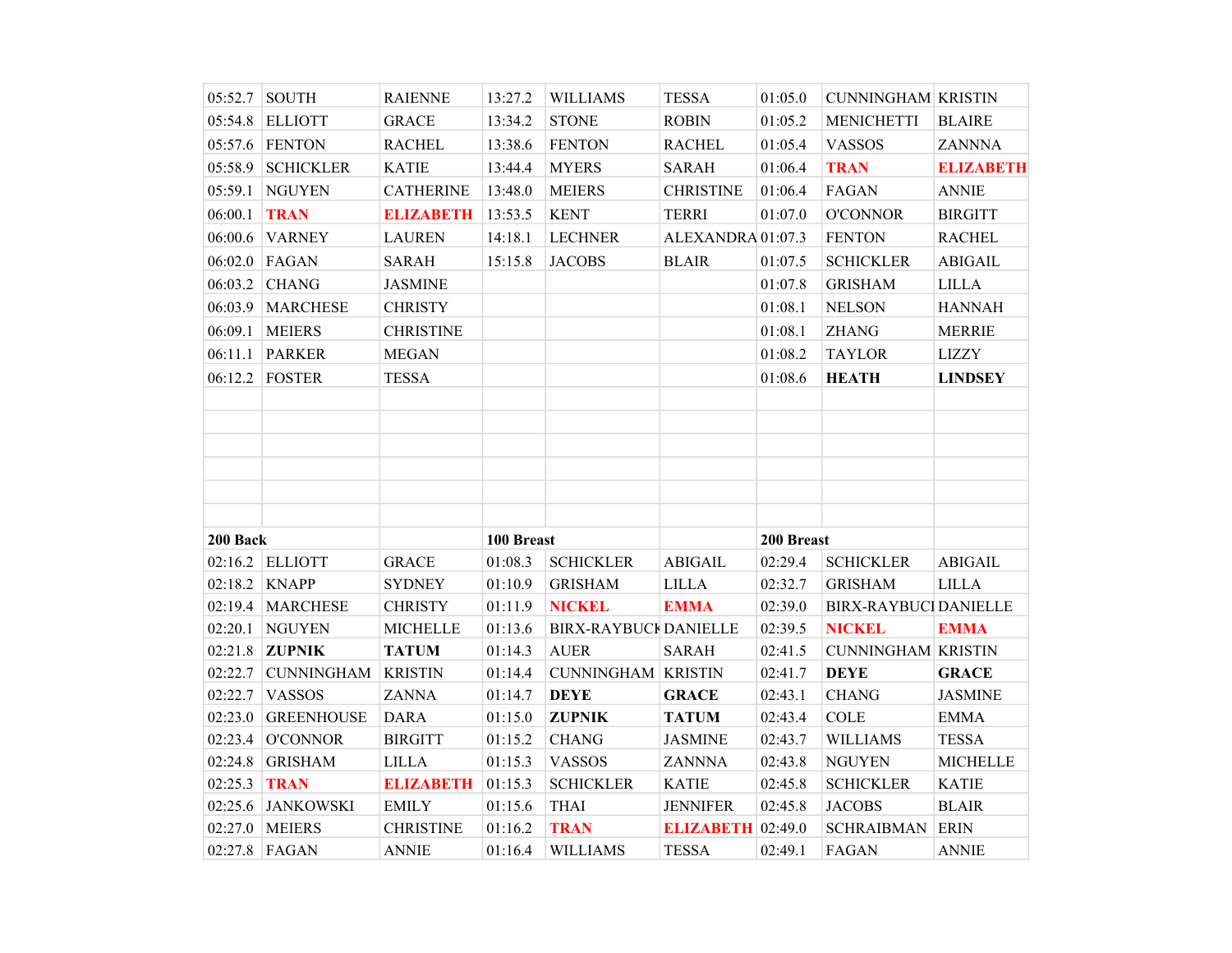| 02:27.9 ROSE   |                              | <b>ABBEY</b>     | 01:16.6        | <b>JACOBS</b>                | <b>BLAIR</b>     | 02:49.8          | <b>O'CONNOR</b>             | <b>BIRGITT</b>    |
|----------------|------------------------------|------------------|----------------|------------------------------|------------------|------------------|-----------------------------|-------------------|
| 02:32.7        | <b>HAMMOND</b>               | <b>MARLEY</b>    | 01:16.7        | <b>SCHRAIBMAN</b>            | <b>ERIN</b>      | 02:49.9          | <b>CHANG</b>                | <b>EMILY</b>      |
| 02:32.7        | <b>WILLIAMS</b>              | <b>TESSA</b>     | 01:16.8        | <b>NGUYEN</b>                | <b>MICHELLE</b>  | 02:50.6          | <b>AUER</b>                 | <b>SARAH</b>      |
| 02:33.0        | <b>HEATH</b>                 | <b>LINDSEY</b>   | 01:16.9        | <b>COLE</b>                  | <b>EMMA</b>      | 02:50.9          | <b>COLLARD</b>              | <b>GABRIELLE</b>  |
| 02:33.1        | <b>GRAVATT</b>               | <b>ANN</b>       | 01:17.5        | <b>BAILEY</b>                | <b>MARINA</b>    | 02:51.0          | <b>WILKINSON</b>            | <b>JULIE</b>      |
| 02:33.5        | <b>FENTON</b>                | <b>RACHEL</b>    | 01:17.8        | <b>BINGLEY</b>               | <b>HANNA</b>     | 02:51.2          | <b>MAVRIKES</b>             | <b>JULIA</b>      |
| <b>100 Fly</b> |                              |                  | <b>200 Fly</b> |                              |                  | 200 IM           |                             |                   |
| 59.7           | FAGAN                        | <b>ANNIE</b>     | 02:25.3        | <b>NGUYEN</b>                | <b>MICHELLE</b>  | 02:18.2          | <b>NGUYEN</b>               | <b>MICHELLE</b>   |
|                | 01:01.8 ZUPNIK               | <b>TATUM</b>     | 02:26.0        | <b>CUNNINGHAM KRISTIN</b>    |                  | 02:17.7          | <b>SCHICKLER</b>            | <b>ABIGAIL</b>    |
| 01:02.6        | <b>CUNNINGHAM</b>            | <b>KRISTIN</b>   | 02:27.5        | <b>COLE</b>                  | <b>EMMA</b>      | 02:20.1          | FAGAN                       | <b>ANNIE</b>      |
| 01:02.9        | <b>MENICHETTI</b>            | <b>BLAIRE</b>    | 02:29.0        | FAGAN                        | <b>ANNIE</b>     | 02:20.4          | <b>ZUPNIK</b>               | <b>TATUM</b>      |
| 01:02.9        | <b>MANN</b>                  | <b>BETH</b>      | 02:30.6        | <b>BIRX-RAYBUCI DANIELLE</b> |                  | 02:21.6          | <b>CUNNINGHAM KRISTIN</b>   |                   |
| 01:04.6        | <b>TRAN</b>                  | <b>ELIZABETH</b> | 02:33.1        | <b>GRAVATT</b>               | <b>ANN</b>       | 02:22.5          | <b>GRISHAM</b>              | <b>LILLA</b>      |
| 01:04.8        | <b>GRAVATT</b>               | <b>ANN</b>       | 02:33.1        | <b>GREENHOUSE</b>            | <b>DARA</b>      | 02:23.1          | <b>O'CONNOR</b>             | <b>BIRGITT</b>    |
| 01:05.3        | <b>NGUYEN</b>                | <b>MICHELLE</b>  | 02:35.4        | <b>WILKENSEN</b>             | $\textit{JILL}$  | 02:25.3          | <b>COLLARD</b>              | <b>GABRIELLE</b>  |
| 01:05.9        | <b>GREENHOUSE</b>            | <b>DARA</b>      | 02:36.3        | <b>COLLARD</b>               | <b>GABRIELLE</b> | 02:25.8          | <b>ROSE</b>                 | <b>ABBEY</b>      |
| 01:06.1        | <b>SCHICKLER</b>             | <b>ABIGAIL</b>   | 02:38.0        | <b>ELLIOTT</b>               | <b>GRACE</b>     | 02:26.1          | <b>BIRX-RAYBUC DANIELLE</b> |                   |
| 01:06.4        | <b>ELLIOTT</b>               | <b>GRACE</b>     | 02:38.8        | <b>COLE</b>                  | <b>CLAIRE</b>    | 02:26.3          | <b>ELLIOTT</b>              | <b>GRACE</b>      |
| 01:07.2        | <b>BIRX-RAYBUCK DANIELLE</b> |                  | 02:39.2        | <b>PARKER</b>                | <b>MEGAN</b>     | 02:26.9          | <b>MARCHESE</b>             | <b>CHRISTY</b>    |
| 01:07.7        | <b>MARCHESE</b>              | <b>CHRISTY</b>   | 02:42.8        | <b>SHARPLESS</b>             | <b>HALLIE</b>    | 02:27.8          | <b>TAYLOR</b>               | <b>LIZZY</b>      |
| 01:07.7        | <b>PARKER</b>                | <b>MEGAN</b>     | 02:42.9        | <b>MEIERS</b>                | <b>CHRISTINE</b> | 02:29.0          | <b>GREENHOUSE</b>           | <b>DARA</b>       |
| 01:07.9        | <b>VASSOS</b>                | <b>ZANNA</b>     | 02:43.0        | <b>HESS</b>                  | <b>LAUREN</b>    | 02:29.3          | <b>VASSOS</b>               | <b>ZANNA</b>      |
| 01:08.1        | <b>POLEN</b>                 | <b>NICOLE</b>    | 02:47.5        | <b>KNAPP</b>                 | <b>SYDNEY</b>    | 02:29.4          | <b>HEATH</b>                | <b>LINDSEY</b>    |
| 01:08.4        | <b>COLLARD</b>               | <b>GABRIELLE</b> | 02:47.5        | <b>SOUTH</b>                 | <b>RAIENNE</b>   | 02:29.7          | <b>WALLENDJACK DIANE</b>    |                   |
| 01:08.4        | <b>COLE</b>                  | <b>EMMA</b>      | 02:52.0        | <b>HYDRAS</b>                | <b>PETRA</b>     | 02:30.9          | <b>SCHICKLER</b>            | <b>KATIE</b>      |
| 01:08.5        | <b>STONE</b>                 | <b>ROBIN</b>     | 02:53.8        | <b>KOENIG</b>                | <b>JAMIE</b>     | 02:31.0          | $\mathop{\rm KIM}\nolimits$ | <b>ALESSANDRA</b> |
| 01:09.2        | <b>TAYLOR</b>                | <b>LIZZY</b>     | 02:55.3        | <b>VARNEY</b>                | <b>LAUREN</b>    | 02:31.2          | <b>KNAPP</b>                | <b>SYDNEY</b>     |
| 400 IM         |                              |                  |                |                              |                  | <b>1650 Free</b> |                             |                   |
| 04:58.9        | <b>GRISHAM</b>               | <b>LILLA</b>     | 05:24.9        | <b>SCHICKLER</b>             | <b>KATIE</b>     | 20.22.7          | FAGAN                       | <b>ANNIE</b>      |
| 05:02.9        | NGUYEN                       | <b>MICHELLE</b>  | 05:28.4        | <b>JANKOWSKI</b>             | <b>EMILY</b>     | 20.35.6          | <b>VARNEY</b>               | <b>LAUREN</b>     |
| 05:06.0        | FAGAN                        | <b>ANNIE</b>     | 05:30.8        | <b>ROSE</b>                  | <b>ABBEY</b>     | 20:57.0          | <b>MARCHESE</b>             | <b>CHRISTY</b>    |
| 05:09.8        | <b>BIRX-RAYBUCK DANIELLE</b> |                  | 05:34.4        | <b>PARKER</b>                | <b>MEGAN</b>     | 21:16.1          | <b>HEATH</b>                | <b>LINDSEY</b>    |
| 05:16.7        | <b>TRAN</b>                  | <b>ELIZABETH</b> | 05:36.0        | SANTANGELO                   | <b>AMBER</b>     | 22:17.3          | <b>HAMMOND</b>              | <b>MARLEY</b>     |
| 05:17.2        | <b>KNAPP</b>                 | <b>SYDNEY</b>    | 05:37.3        | <b>VARNEY</b>                | <b>LAUREN</b>    | 23:02.3          | <b>MEIERS</b>               | <b>CHRISTINE</b>  |
|                | 05:20.9 MEIERS               | <b>CHRISTINE</b> | 05:41.8        | <b>SEMPLE</b>                | <b>SARAH</b>     | 23:38.7          | <b>JACOBS</b>               | <b>BLAIR</b>      |